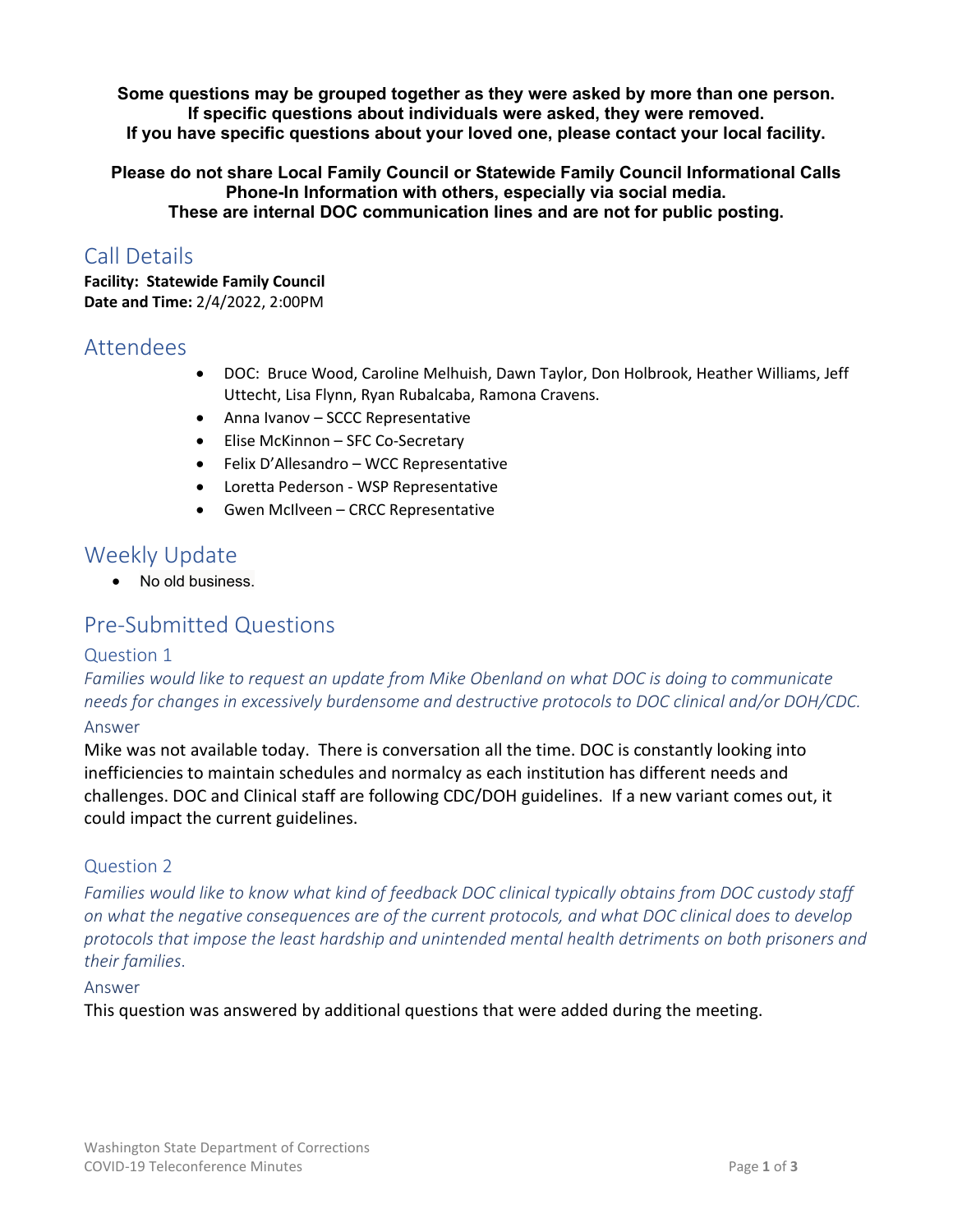#### Question 3

*Families have heard that prisoners at some facilities have been resisting protocols. For example, refusing to take tests or perhaps threatening food strikes. May we receive an account of every type of resistance that has been put up and what DOC is doing not just to force compliance, but to actually work with the incarcerated on what their concerns are?* 

#### Answer

When these concerns arise, staff respond to the areas and engage the Incarcerated Individuals (I/I) in conversation explaining the process. For example: if they refuse to test, compared to if they test. This would be based on how many days a person would have to spend in isolation/quarantine (to include when a test would have to be taken prior to coming off isolation/quarantine if they refuse to test). The conversation also contains the concern and risk associated with not identifying those that are positive to isolate and the spread of the virus to others. Staff explain also if I/I's become symptomatic and are in need of care, it would reset the isolation/quarantine period.

### Additional Questions/Comments

- Comment Concerns that the mental health effects that have been caused have not been take seriously, would like a different set of protocols, , and that families do not like to hear "we hear you" and as they do not feel their comments are taken seriously.
	- $\circ$  Response Covid is extremely taxing on everyone. With each of the outbreaks that have happened, DOC believes that there is something to learn and DOC does take all comments into consideration.
- Question what can DOC Headquarters do to help facilities (e.g. Stafford Creek: yard time, staff shortages)?
	- $\circ$  Answer Communication between HQ and the facilities is daily.
- Question when will this be over?
	- $\circ$  Answer It is unknown at this time.
- Question are conversation with CDC/DOH one way? Is DOC communicating with CDC/DOH? Do facilities report back to Headquarters
	- o Answer Yes to all.
- Question Will the I/I be made aware of the funds that Mike Obenland said were coming (e.g. JPay)? Who is the Superintendent at WCC?
	- $\circ$  Answer A memo went to all SFC/LFC, a Covid bulletin has gone out as cell stuffers, and message on the Kiosk. Dean Mason is the new WCC Superintendent.
- Question when people are moved to isolation, specifically WCC, they are taken off the institutions roll/count. Mail is being rejected, they cannot get their packages (Union Supply) delivered, cannot e-mail as it says, "he is not on the account".
	- $\circ$  Answer This has been corrected in most of the facilities. Don Holbrook will bring this up with the facility in question.
- Question Do you go to the living units?
	- o Answer Yes.
- Question SCCC has 1,700 I/I's, with 1,550 on quarantine for four weeks. If all are ill and kept in separate place, why is the whole place on quarantine because "80" are sick?